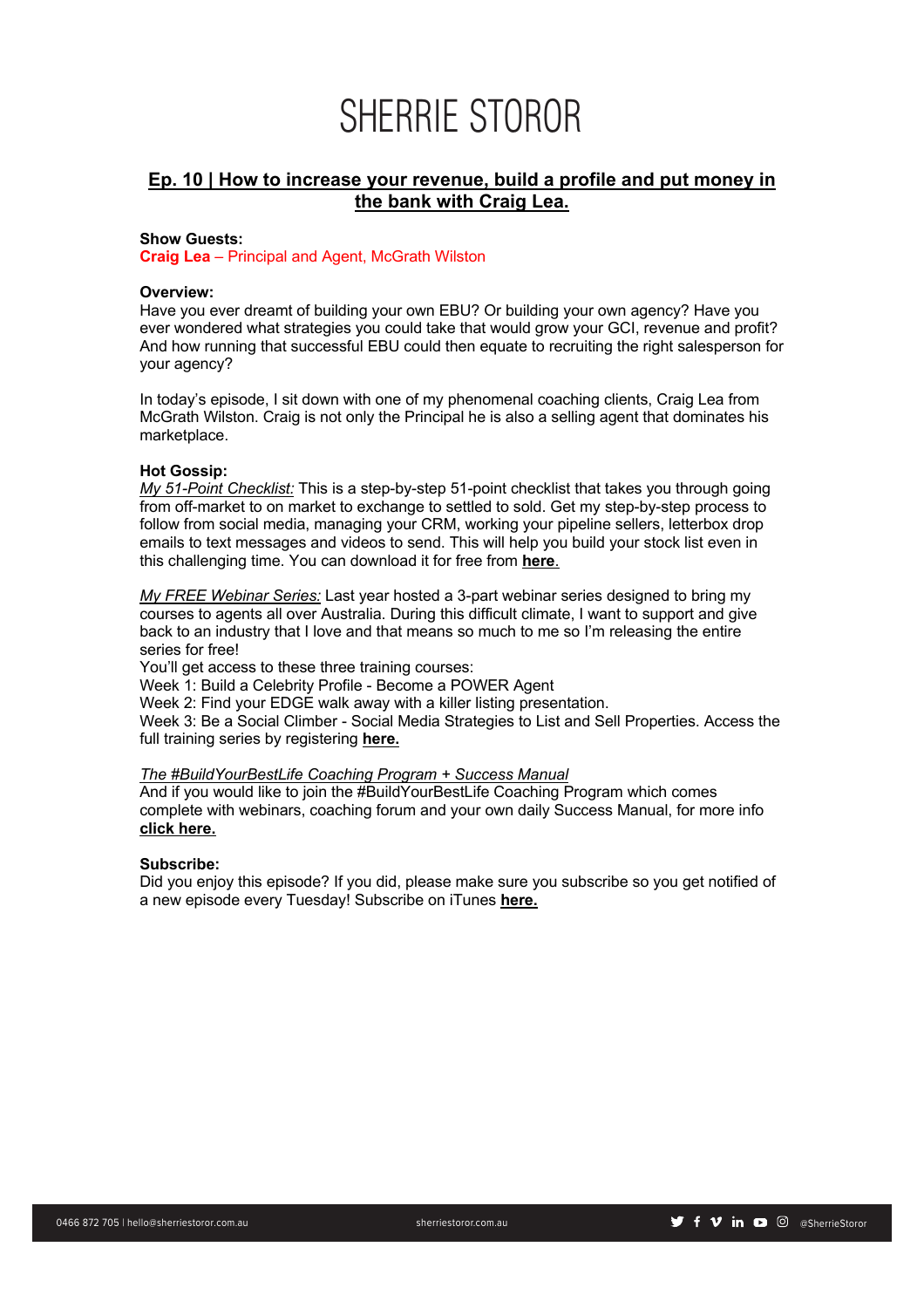# **Sherrie Storor:**

So, I'd love to introduce our special guest today who is of course, Craig Lea. Now Craig is a selling principal of **McGrath Wilston** which he has owned for the last four and a half years with his partner, **Scott Osborne**, who of course heads up the rent roll and you guys have been working together and engaged for how long?

#### **Craig Lea:**

Admittedly together 13 years, engaged for 10.

#### **Sherrie Storor:**

But you guys have been in business for quite some time and I know that prior to owning the McGrath office, you were actually in business for another four with **Style**, correct?

# **Craig Lea:**

That's it.

# **Sherrie Storor:**

But Craig, you are the dominant agent when it comes to Windsor, Wilston, Grange area, you live in Newmarket and you also have a special holiday farm, what, 40 acres out near Gympie?

# **Craig Lea:**

Yep, it's a lot of mowing!

# **Sherrie Storor:**

And there, of course, it's not just the two of you, you also live in Newmarket with your dogs, uh, Cooper and Gracie and cat, Pepper?

# **Craig Lea:**

You got it!

#### **Sherrie Storor:**

So welcome to today's podcast, thank you so much for being here. Build Your Best Life is what today is all about, and I'm so proud to see what you have built and what you've achieved. And you've certainly gone supersonic in the last couple of years, well done.

#### **Craig Lea:**

Oh, thank you!

#### **Sherrie Storor:**

So, look Craig, you are one of my first and one of my original coaching clients when I actually quit my day job, which was pretty massive now looking back 2 years ago. I've just loved watching this, this growth because obviously you were already very successful before we started working together, but as I just mentioned before, it's now gone kind of almost supersonic and taking on a life of its own. I've seen you grow from being an agent who last financial, well the financial year before you wrote \$950K, which was very impressive to last year writing \$1.72million which is just absolutely ginormous. Congratulations. I guess I wanted to delve into a little bit about this journey and how you really managed to achieve this. Because I know this year it's going to be even bigger and you're hoping to write, well, you're on track to write over \$2mill right?

#### **Craig Lea:**

That's it.

#### **Sherrie Storor:**

So let's sort of take a step back because for me, I think that there are a number of different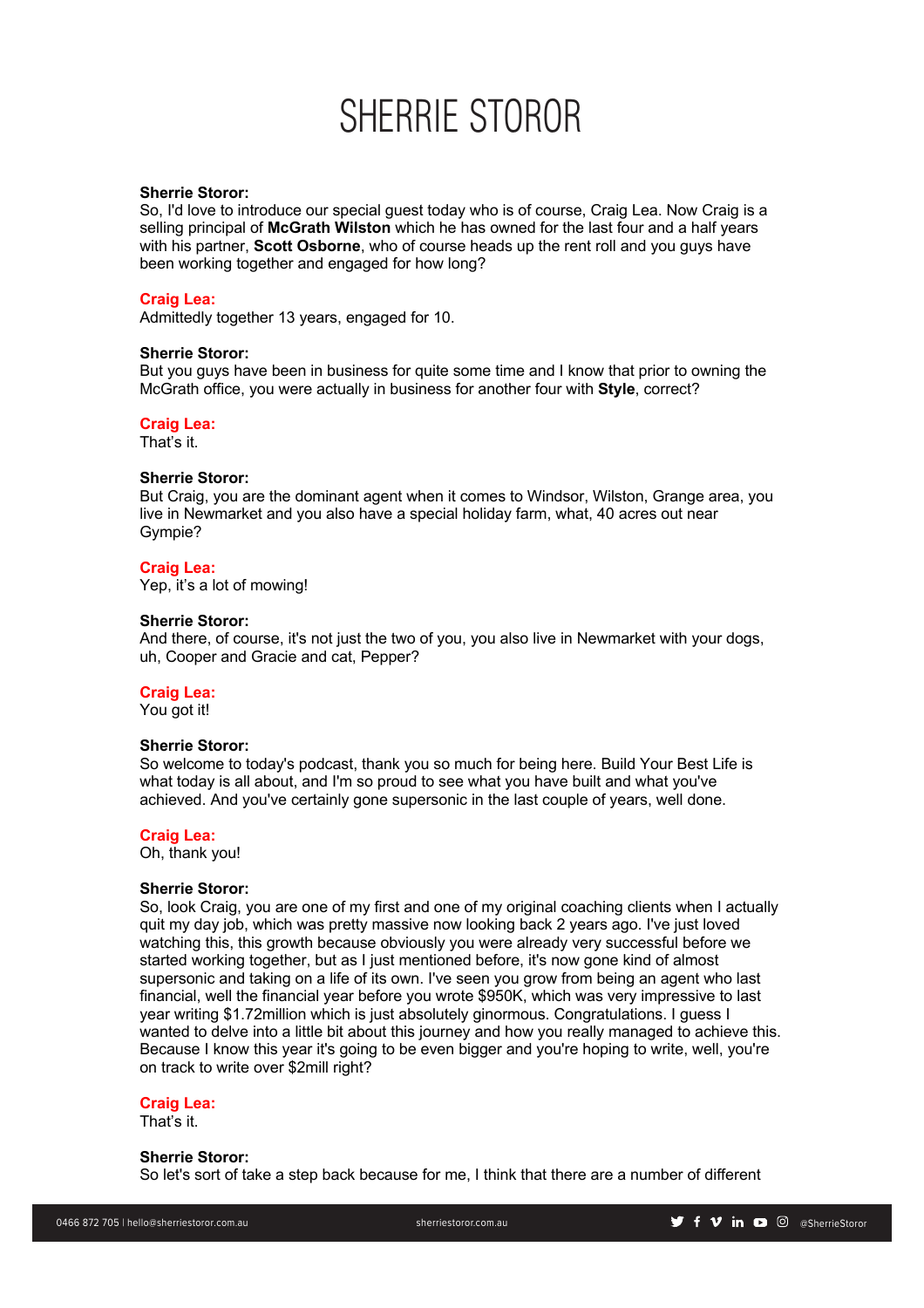ways that you can really build and grow your GCI. The first one is the number of transactions. So quite simply you just sell a number of properties, you increase your sales price where once upon a time you may have been selling properties in a lower price range, we sort of increased that up. And then the third one is really boosting up your commission rate, right. So essentially with you, we kind of tackled all three, so let's sort of talk in detail of this. So how did you really grow your GCI quite astronomically?

# **Craig Lea:**

It's a number of factors and It's quite difficult to probably put your finger on exactly one, I think definitely a change in my mindset around what I wanted to really focus on. There were a few changes in our business that were outside of our control really. But those things certainly, made me reset around what's really important. Working with my team and getting very clear around their roles, responsibilities was crucial. So just getting distinct clarity that feeds into a broader plan of attack essentially and committing to it.

# **Sherrie Storor:**

So I think a lot of agents really want to have this kind of astronomical growth, but it's actually really hard to put into place. And so, you just think, okay, well it's too hard, it's never going to kind of happen. You're actually a really great case study of how this is possible if you tackle it and you actually do small sort of bite sized pieces and sort of chunk it down and break it, break it up. So, you know, before you know it, you sort of look back and say, okay, well last month we actually put this into place. Three months ago, we actually put this into place and then 12 months, you know, fast forward, you've been able to put all of these activities and systems into place in order to make that happen. But it's interesting you talk about the mindset there because I do remember sitting in in the **McGrath Wilston** board room, a couple of years ago and talking a lot around the mindset and at this particular point in time there is another, well there was a very another very dominant agent at that particular point who has really had a pretty tough struggle holding onto the marketplace and have been dominant for a number of years. And I remember that you just didn't believe that you are on the same level of this particular agent. Right?

#### **Craig Lea**:

Well I was telling you that I was, but you had identified that no you probably don't believe it to be true. And then we discussed that a bit more and yeah, we spoke about coming into a listing presentation or any form of engagement in business with a mindset that I'm there to win and I am the best. You know as cavalier as that sounds you do have to have some confidence when it comes to that type of stuff.

#### **Sherrie Storor:**

Well, I think it's really important, if you don't believe it, how is your seller's going to believe that you are genuinely the best person for the job? And I think at that particular time, you know when there was any prestige, sort of properties that were coming up you weren't always winning because you didn't generally in your heart of hearts kind of believed that. And it was when that mindset sort of changed and you started to really believe it in yourself, I think that's when everything seemed to kick into place. I remember kind of joking with you and calling you the real estate king and I'd drive you totally crazy. But it was kind of like we needed to take it to this kind of really crazy level for you to kind of seriously believe this. And I think we also needed to break down, okay, what's your experience in the industry and what are your results? And if you don't believe it, you shouldn't even be going in for the listing presentation because they shouldn't give it to you if you don't genuinely believe that you're the best. And I think seeing the listing presentation as an opportunity, to see it as a championship and to win it I think is also another element that we don't often see. What do you, how do you feel about that?

#### **Craig Lea:**

I totally agree with you. I think you've got to have; I mean, people are really buying your energy in this business. People want to like you and they really want to. And I think, you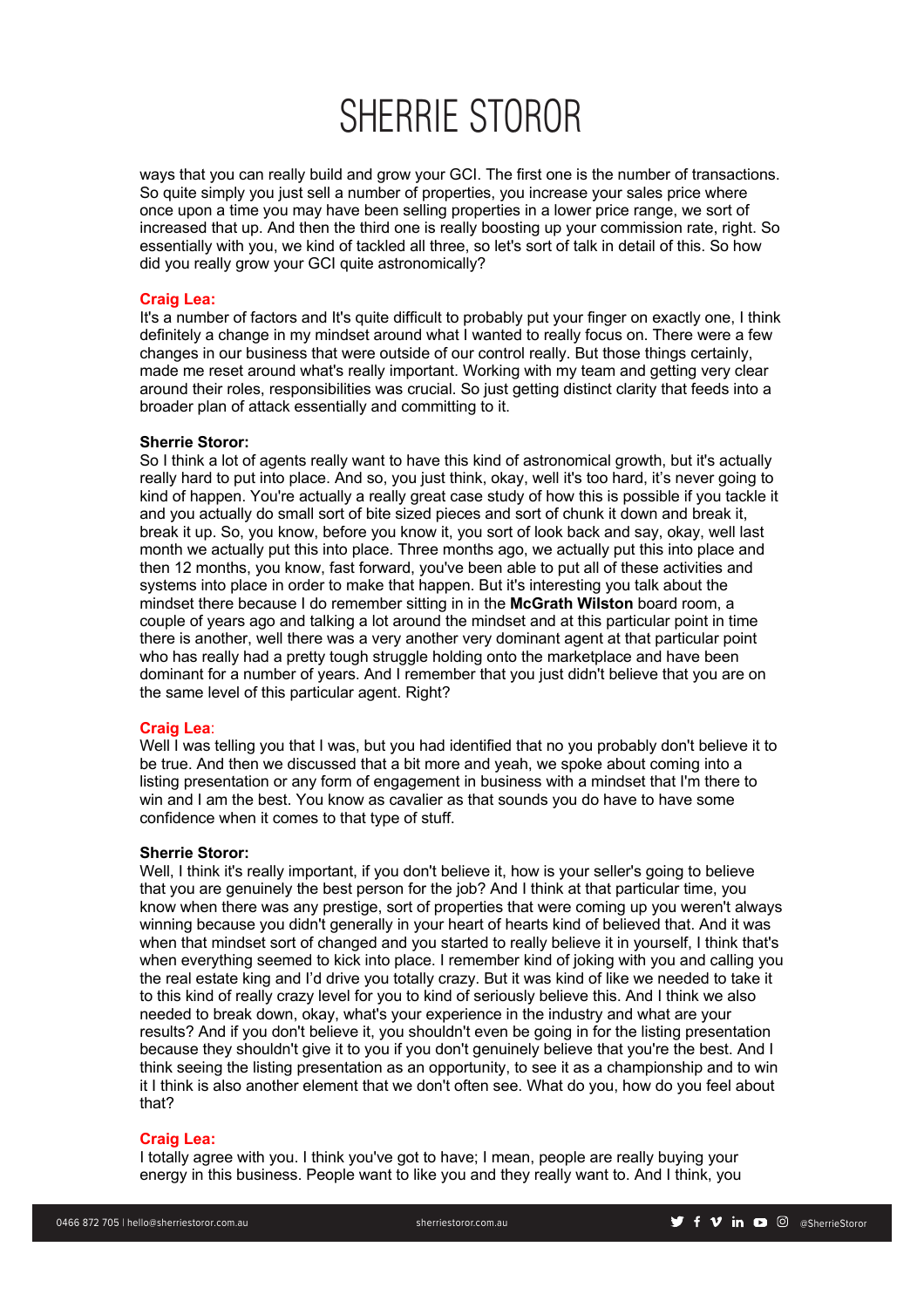know, I can personally connect with people, but what probably was getting in my way was this, you used to say you're a bit icy in this situation. And I think what I really needed to do was break that down and go in with this positive energy that is geared toward winning and taking the business out. And when I, when I went in with that approach and just felt really positive, like I'd already won it. Yeah. Things definitely changed for me and all you actually really need is a couple of wins to actually know that it is true.

# **Sherrie Storor:**

Yeah. Yeah. I think it's interesting what you sort of say there because a lot of people are pretending to be the perfect notion of the real estate agent. And I get this question all the time. Actually, I was at a keynote just a couple of weeks ago and I was asked, you know, Sherrie, what does the perfect real estate agent's hair look like? I'm like your hair. And I think we're trying so hard to be this, this perfect polish notion of what a real estate agent is. But the reality is people don't like real estate agents, right?

#### **Craig Lea:**

No, it's honestly, like it's stinking hot lately. So, like getting around on a Saturday in a jacket and a tie really is not a representation of a human being. Nobody else is wearing that. So, which is why I have absolutely no problems with, you know, wearing polo shirts and being a little more comfortable because it just, you are, when you're more comfortable, you're easier to get along with. And people really liked that. And they look at you and go, nice to see that, why aren't they all wearing polo's shirts on Saturday's, it's stinking hot.

# **Sherrie Storor:**

Exactly. Where of course, talking about the marketplace in Brisbane place, it does change from time to time, but I remember even 10 years ago I use to make my team all wear suits because it was go to day. But how things that, how society views, the marketplace and real estate agents has moved on and we need to move on with it. And I think it's this authenticity and you know, kind of relaxing that perfect notion and we're talking about this, this kind of before that showcasing who you actually are, which is very difficult to let down that facade of pretending to be this perfect real estate agent and actually letting, letting them see the real you.

#### **Craig Lea:**

mmm, Because I mean, it's not that you've got a problem with the real you, it's just more that if people don't like that, that's the issue, I think.

#### **Sherrie Storor:**

The potential of rejection.

#### **Craig Lea:**

I mean, nobody likes that.

# **Sherrie Storor:**

I mean cause Craig you are probably one of the funniest people that I know. Like you crack me up in some of the sayings that you come up with, honestly, they're hilarious. So, I just know that you're an extremely likable person, but that's why people want to do business with you. Someone who's like them that they can relate to, that they trust and that really comes out. Right?

# **Craig Lea:**

That's it.

# **Sherrie Storor:**

So I think when we break that down about your business really kind of changing. I mean at that time, two years ago or two and a half years ago, you were really selling more or more or less, a lot more properties under \$1 million. Correct?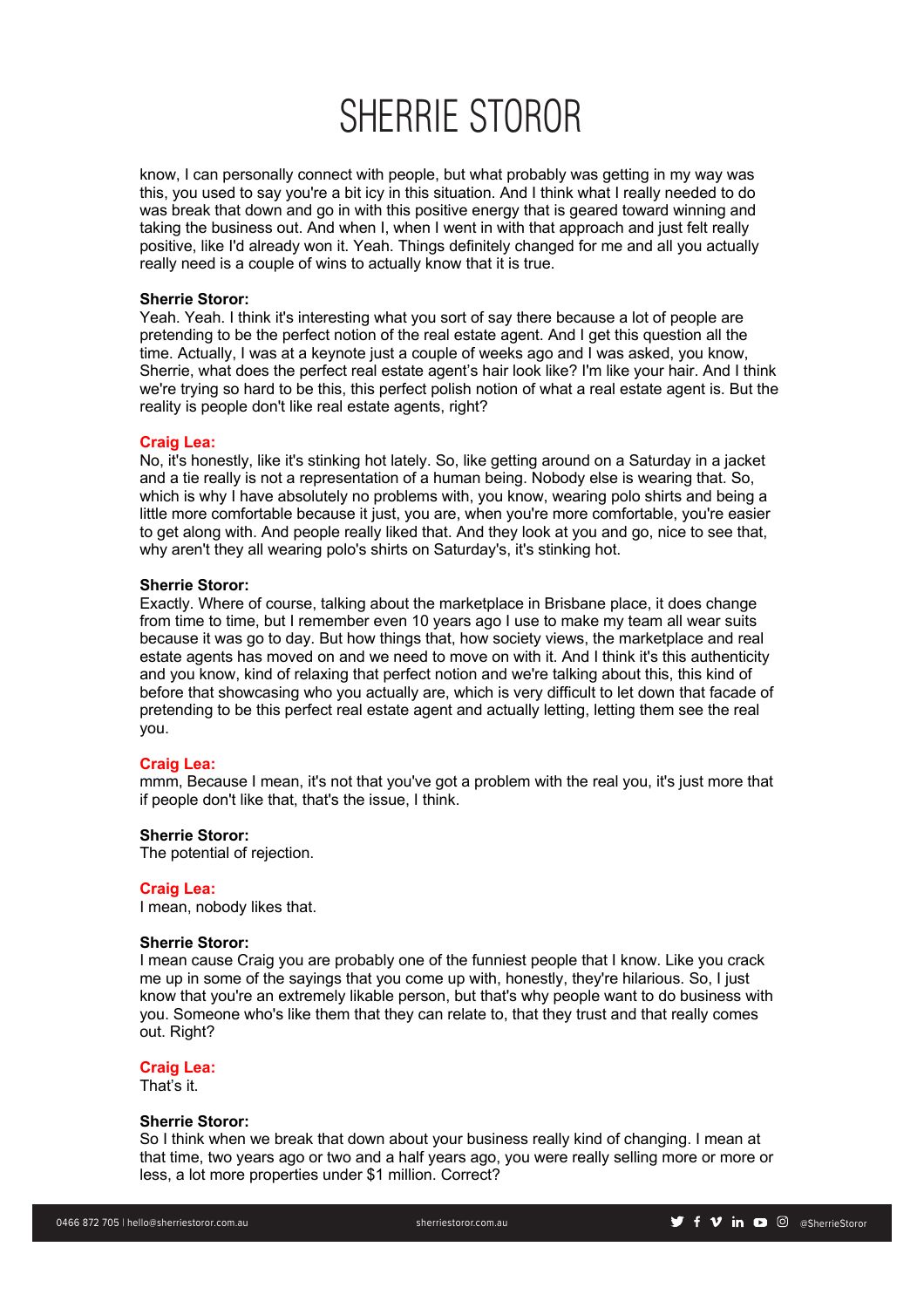# **Craig Lea:**

Definitely.

# **Sherrie Storor:**

So what's happened, so that you've gone up to now, what's your average sale price now?

# **Craig Lea:**

Average sale price is around \$1,000,050.

### **Sherrie Storor:**

Yeah. Whereas before, I think it was around that \$750-\$800K wasn't it?

#### **Craig Lea:**

Yea, \$750-\$800K which was driven a lot by doing, you know, more, more units and townhouses and, and more entry level properties, which don't get me wrong, I'll take them, I'll sell anything, like most Agents, and I don't have a problem with that at all. But definitely, your business organically shifts when you start doing a lot more higher end listings, relevant to your market.

#### **Sherrie Storor:**

And your homes, they always look so beautiful and they're always so perfectly styled and they look amazing on, on social media, and I think that's really a testament to you because really, you know, you make sure that when something's going to launch, it really does look A class.

# **Craig Lea:**

Absolutely. I think you've got to have standards when it comes to how the homes are presented and it has to be a level of consistency with what you deliver in everything that you do.

# **Sherrie Storor:**

It's, it's interesting, I think just going back to this notion of increasing the, the average sale price because that's \$200,000, that's, that's a fair whack, right? In two years. So, was there something that for you that happened, was there like a career changing sale that changed your mindset and changed really the notion? Or was it a series of sales?

#### **Craig Lea:**

I think it's a series of sales really. I mean there's always standouts that in your mind were really memorable.

#### **Sherrie Storor:**

And tell us about one of those.

# **Craig Lea:**

I think at the standard it's probably not so much like the house as such, it's probably more that moment when you've delivered something really fantastic for the client. We've put an incentive commission structure in place and you really smash it out of the park. And those moments are memorable because of course if somebody's paying you an incentive commission, you know, performance-based commission, obviously you've got something fantastic.

# **Sherrie Storor:**

So that really motivates you?

# **Craig Lea:**

Absolutely. You know, I really love that. I think when you can sit down with a client afterwards and they've moved into another property in the area and they're almost like friends. I think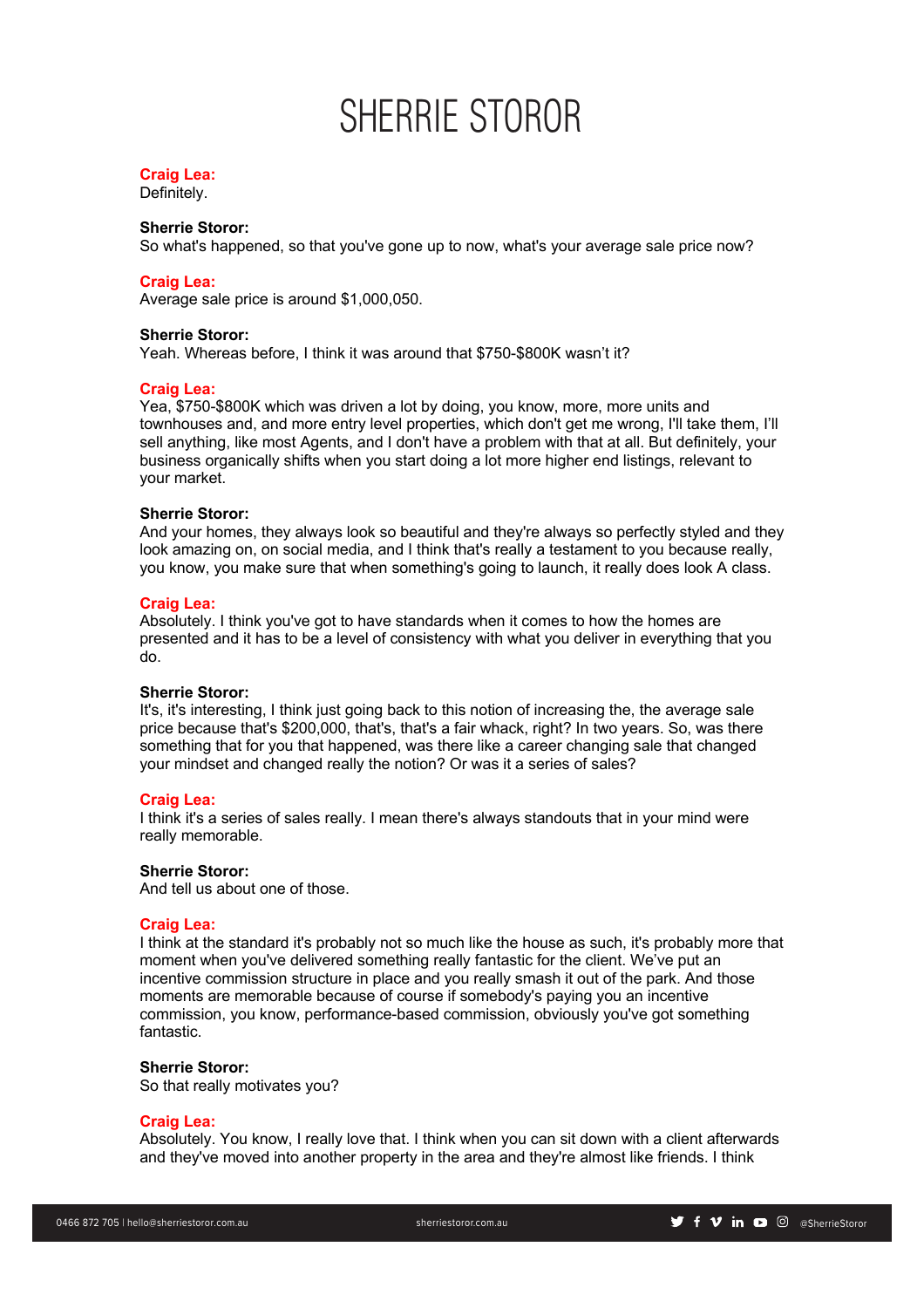that to me is the reward for what  $\mathbb{C}$  is building genuinely great relationships with people or that to me is the reward for what we do is building genuinely great relationships with people or sellers and buyers and you can see them at the supermarket and that will happen every

week. They remember your name; you remember theirs and you can say hi and you're all good.

#### **Sherrie Storor:**

But you've touched on something there, and I think it doesn't matter whether you're living in a precinct of a capital city or whether you're in a rural more sort of regional area, we are going to be seeing these people in our neighborhood. So, we want to make sure that we do a great job for them, but also too, we want them championing us out the marketplace.

#### **Craig Lea:**

Absolutely. I mean a lot of us work in areas that are with families and school catchmentbased suburbs and I mean, you don't want to be discussed at school, drop off. That's the way I think about it. I'm like, I never want to be the topic of conversation in a bad way, in a negative way, so I really, I do try and keep my nose clean because I think it's really shortsighted if you don't.

# **Sherrie Storor:**

So, I think just going back to this notion of, of you and having this mindset sort of shift, which was really instrumental in terms of this change. And I sort of see that I personally saw two things. I think I saw that yes, you were saying all the things that need to be said, but it was that actual belief and I think that came from a number of sales kind of occurring and you actually getting some wins over the other agent. So, it was almost like, some ticks of approval. It was like I can do this. And then it kind of became on a bit of a roll, would you agree?

#### **Craig Lea:**

I agree. And then, I mean now Sherrie, if I don't win the business I want, I really want to know why.

#### **Sherrie Storor:**

Yeah. Well, it's funny cause you've gone from basically being at the back end of the line up to really being in pole position. So, it's really your business to lose now, not to, not to win, so to speak.

#### **Craig Lea:**

Absolutely.

# **Sherrie Storor:**

And I think this is the part that's been transformational, whereas at the beginning it was kind of like you're almost like the underdog and it was like you needed to have that kind of fighting spirit to go in and get it, get it. And I think working on the listing presentation was a big element of that. And no one likes practicing the listing presentation or your elevator pitch. In fact, we all hate role play, but do you think that this actually was an element that helped you in your listing presentation?

#### **Craig Lea:**

When you had said to me, what is your elevator pitch? I don't want to give it to you right now (laughs), I'm working on that (laughs). When you had said to me, what is your elevator pitch? And I fumbled around and gave you what I thought was what you wanted to hear. You sort of said, well that doesn't sound very genuine. It doesn't really sound like it's you. It's not the you that, you know, I'm seeing right now. I think it probably made me think about it a lot more. And then we got to the bottom of, well, what is really my point of difference? And then I thought, well hang, hang on. I do have a unique situation and I can actually bring that to the table. So why aren't I telling people about it?

# **Sherrie Storor:**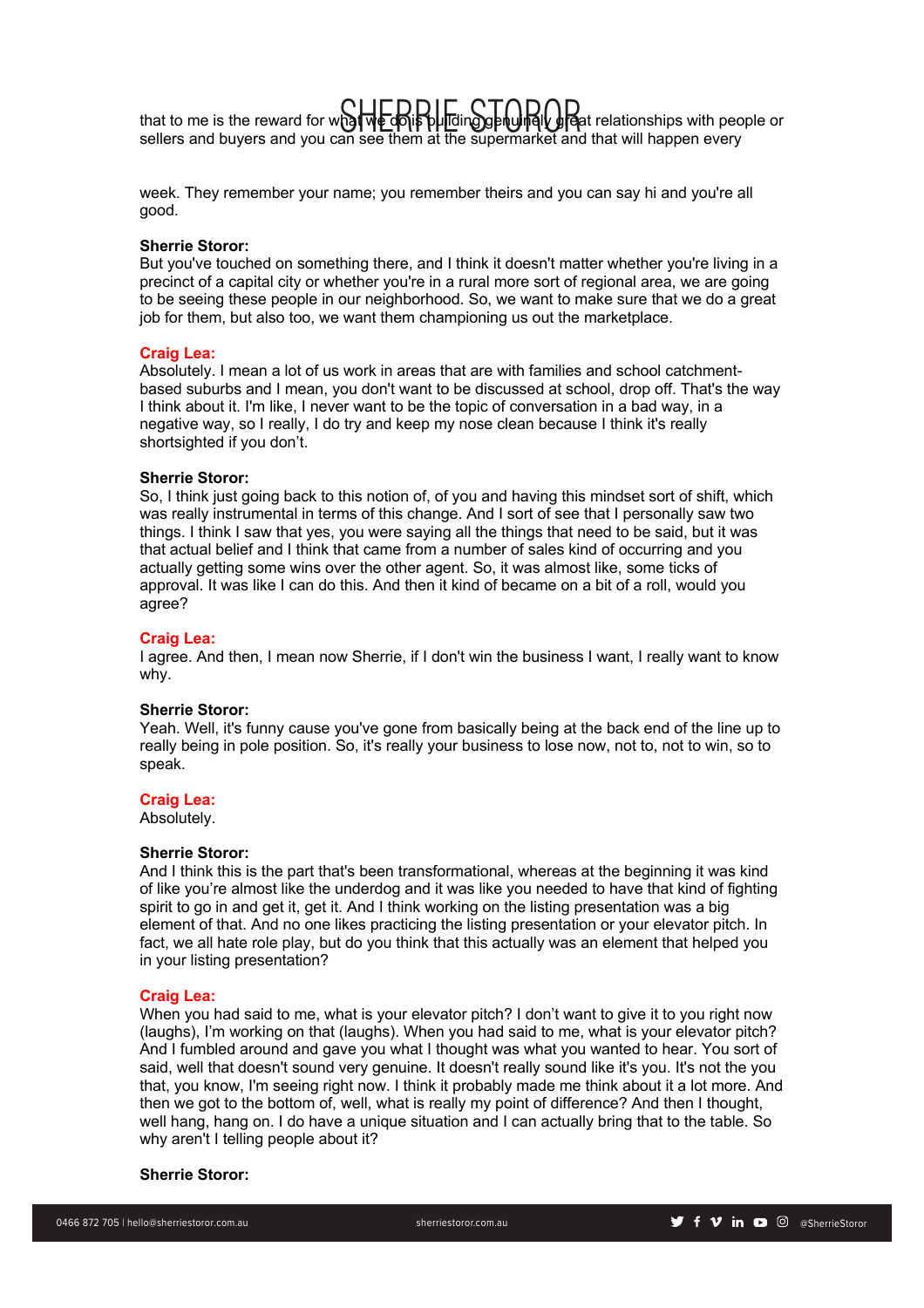SHERRIE STOROGO And I think it's, it's pretty common actually for agents to feel (SIP)<br>Show that about how we're different to everyone else. We know that we're different, but if really think about how we're different to everyone else. We know that we're different, but if we

try and actually put it into words, it's actually really hard to do so because we all think that we work harder than everyone else and we do more hours and we get better results, we call people back. But in a lot of cases, that's our job. So, it's about putting the personality back into it. Yeah, of course. So, I think, you know, looking at your social media, I love seeing the real you because we see your doggies on their cause you're a real doggy person. Absolutely. But what else do you try and put onto your social media?

# **Craig Lea:**

I mean I try and obviously put on what people would expect and that is good quality property and updates in that regard. You know like what you need to do to get your house ready. Those sorts of things, which probably every agent is putting out there to an extent. But with that stuff we do try and get the look and feel of it really consistent and lovely and engaging and the messaging has to be correct and on point, how would I actually explain something to somebody in person? We try and actually bring that to what is in written form essentially.

# **Sherrie Storor:**

Well I honestly think you're probably one of the better real estate agents that I see on social media right now. It's not all about the numbers. It's actually about having an engaged audience and the quality of the content that you're actually putting out there is really engaging to your marketplace and to your audience. You should be congratulated on that.

# **Craig Lea:**

Thank you. That's good to hear. I mean I think I look at my social media and think it's good, but I'm always thinking, well what could we possibly be doing to try and enhance a certain aspect or the engagement or the how can we be more creative I think cause that's what people really want. They don't just want the pedestrian.

#### **Sherrie Storor:**

Correct, they want to see your personality and I think that's what you do showcase quite nicely. And I think even your stories do that actually particularly on, on Instagram. So, you know, I really give you credit for that. But you work really hard at this. You put together a content bank and you go and do photo shoots and you actually have time that you dedicate to really work on this. Correct?

#### **Craig Lea:**

Definitely. I mean look, I've got, I've got a great administrator that is all over this. I mean, I'd love to take credit for it all, but when it comes to the organisational base of what we're doing, it is absolutely planned and executed with precision because it needs to be otherwise, I will get too busy and I'll get off track and I'll not want to do it cause it's the thing I'm like oh you know, we can push that off to next week. It's all good, but you absolutely have to plan and execute your plan.

#### **Sherrie Storor:**

And you're not the person who necessarily is the first one to say, okay I want to go and speak at this or I want to go and do that. You're quite happy to just basically get in and do the work.

#### **Craig Lea:**

Definitely not. But then in saying that when it comes to the content that we're delivering, if it is something that is organically you, then it will be easy to actually get on camera and say a piece or take some photos. I think if it's actually you and how you are really as a person.

# **Sherrie Storor:**

Well your photos I think are quite good because they're shooting you in a house basically preparing it for opening and so forth. They actually show you in the marketplace. I think that was a great one of you walking down your street where the office is the other day. So, it's all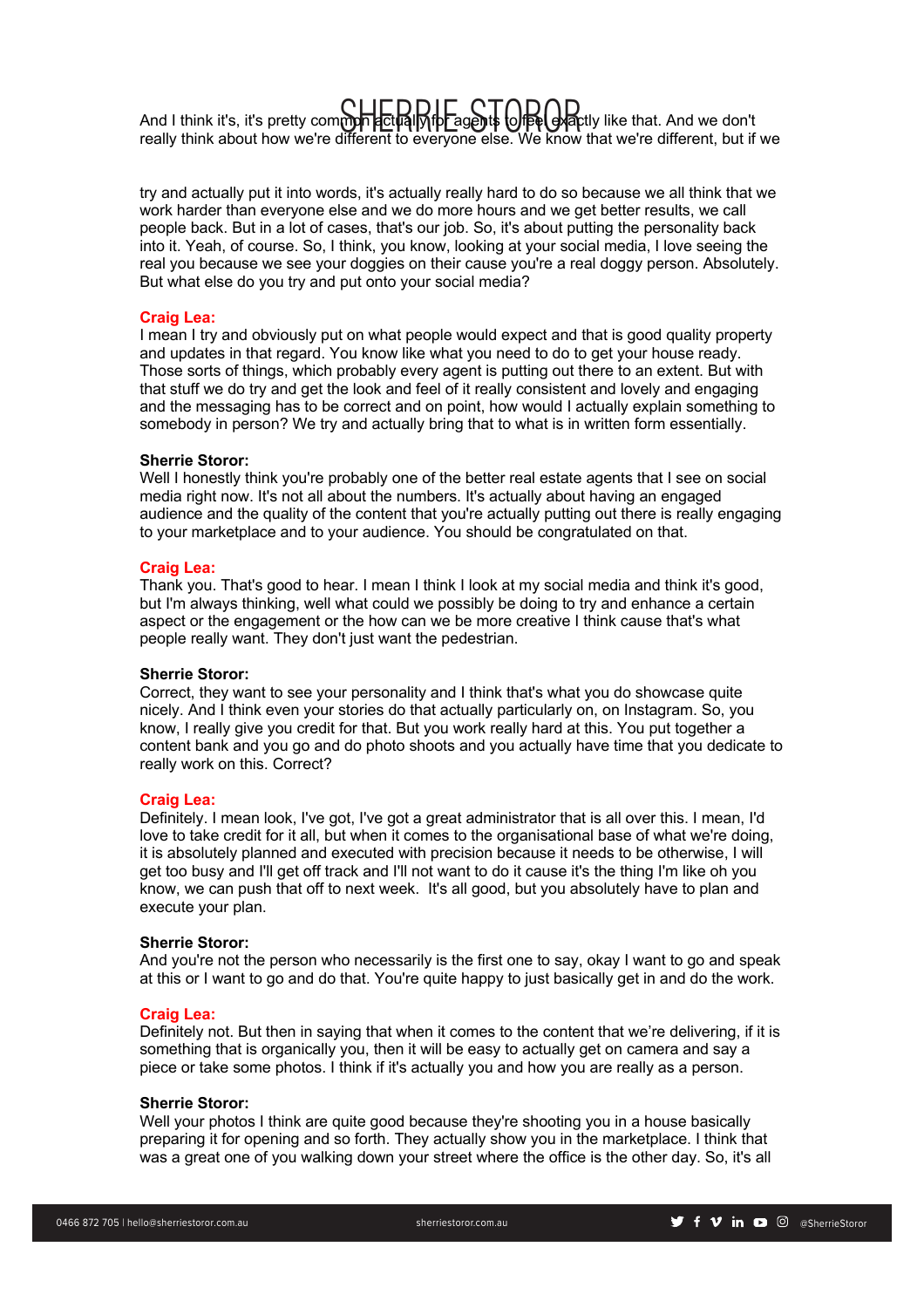about just showcasing you in real LIDDIL S LODOD.<br>capturing those images capturing those images.

# **Craig Lea:**

Yeah, that's right. I mean we'll set the time aside, we'll take some wardrobe changes and all of these things to make sure that we can actually get enough content. So that it's not something we have to be doing on a weekly basis.

# **Sherrie Storor:**

And videos are really scary. I think most agents feel really uncomfortable around video because they feel like they almost have to put on a facade. And I think it comes as you talk about when you're speaking about something that you know that you're passionate about and really if you don't get in and start doing it now, you're just going to be left behind right?

#### **Craig Lea:**

Well, exactly. I mean if they don't want more business then don't do it, if you do, then you know, get on board.

#### **Sherrie Storor:**

And I think that's interesting that you say that this is actually a part of your job now. It is part of the job. There is, it is one piece of that marketing puzzle that needs to happen. So, do you actually see social media as a form of prospecting?

# **Craig Lea:**

Uh, yes, I do. I can definitely see it being enhanced and becoming a lot more, um, of a useful prospecting tool. I mean, I think I've still got to get over a few of my own barriers and limitations with it. Things like more live stuff I think would be a lot more beneficial to my market because I get a lot of off market sales away. So, these, that's the opportunity I think, but I'm just trying to embrace that a bit more. I'm working on it.

#### **Sherrie Storor:**

We always love a work in progress, but obviously what you're doing is working really well. So, and I love the fact that you're still thinking about what you can do better. Let's talk about those off market sales that you just bring up. I mean, it's interesting because it's quite controversial, off-market for a number of different reasons and a number of different marketplaces, but I mean, what benefits do you see in terms of selling off market? Do you still believe you can achieve a premium price for owners?

#### **Craig Lea:**

Well, I think firstly the word off market is used very loosely. I actually like to think of it as our off-market sales is more of a pre-market, soft launch of a property. It's actually the first trench of an on-market strategy. If we get the deal done at a really great price and the vendor is thrilled with it, as long as they're happy, I'm happy. I don't ultimately really care so much about the commentary and verbiage in the market from agents saying did he get the best price or not? I mean, they're not doing the deals. So, I guess that's an easy thing for them to say. But I like to think of it as more of that first stage of a non-market strategy as opposed to like just offmarket.

### **Sherrie Storor:**

Exactly. And I think a lot of agents do get caught up in the fact of, okay, well we'll talk about this off market, but really what's the motivation behind that? If the seller doesn't really want to sell their property but are testing the marketplace will really, it's probably a waste of your time. It's also a waste of the buyers because they might be coming through the property and thinking this is spectacular, I want to buy it. But where they see that there's value at this property and where the sellers at, might be completely two different things. Correct?

# **Craig Lea:**

You bet. I mean, sometimes this is a really great opportunity to provide that seller with some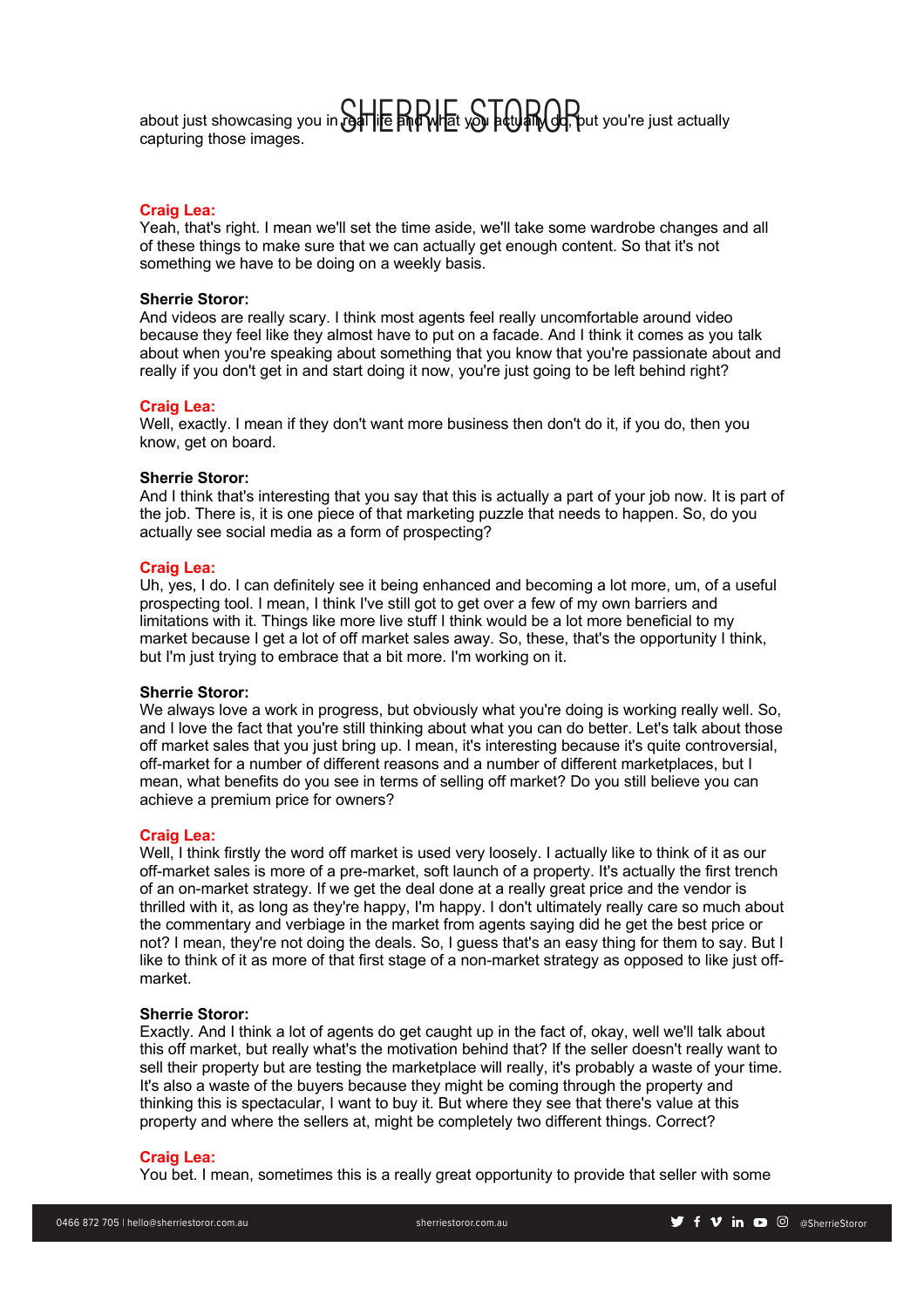real time market intelligence around exactly what a sample of the market thinks that their<br>property is worth. If they get a deal away, great, but if not, they've get some really valuable property is worth. If they get a deal away, great, but if not, they've got some really valuable information they can take into an on-market process.

# **Sherrie Storor:**

And I think also too sometimes, you know, working with people such as buyer's agents, which you obviously have always worked very heavily in the marketplace can also assist because these are people who understand the marketplace, they know how to do business with you and it's, it's quite an easy sort of transaction. Correct?

#### **Craig Lea:**

Exactly. I mean like every industry, I mean there's, the good and the bad, you know, you go straight for the good agent that buyers agents that you've got great relationships with, and you know, you value their opinion on things. Um, and yeah, I mean, I think it's becoming a growing piece of the real estate landscape in our country. So, I mean, you need to embrace that and develop really good rapport with local and interstate buyers' agents. It's pretty basic.

# **Sherrie Storor:**

So it's interesting because we talked about the number of ways in which you can really increase your GCI. And we've talked about increasing your sales price and we've talked a little bit about increasing commission, rate and love the fact that you love an incentive, so It's kind of keeps your competitive juices flowing. But I guess the other way is really doing more transactions. So what's really happened so that more people are kind of calling you. Have you leveraged your sales and your results or is it a number of things? What do you think are the, the special sort of sauce to this?

# **Craig Lea:**

well I definitely think you can't underestimate the power of growing market share in a particular suburb. And so new agents should, I believe, should focus on trying to establish themselves as the go to person for a particular suburb. So, I really started that in Windsor and have close to 35% market share in that suburb, and that's growing quite exponentially. So, I think the best thing that you could possibly do to get more sales under your belt is really get hyper-focused. Know every sale, every house and be the person for that suburb. Then naturally you will start to move into adjoining markets.

# **Sherrie Storor**:

Yeah, well people will just call you because it's not like, okay, well here's his fence lines here, there's no walls or boarders up. It's literally just going to flow across. And if you've done a great job with somebody, let's say at the school as you talked about, those mums are going to go and talk to other mums who might be a couple of streets way in a different suburb and it will just kind of bleed across. I like the way that you talk about that, but where I and I'm still sort of dumbfounded as to how this happened, but the last quarter, well actually quarter three in 2019 was a huge quarter for you and you wrote over \$800K in GCI, which is just monstrous when we're talking about our average sale price of \$1,000,050, like what happened in that quarter?

### **Craig Lea:**

You going to make me do the math's aren't you? (laughs) it's not my strong point. I think you've really, well, it's the lead into spring and in that Christmas time selling period. So, I don't know, we just got down to business and just while everybody else's probably holiday and we got to work, made more calls than anybody else. I think that's really important. Have clarity around who's doing what in the team. Provide your co agent with a bit of flexibility bit of ownership when it comes to bringing on board business. And I don't know, it was just a very, it was a good time. I mean it was post-election as well. I mean that was a tough time last year, but then the penny started to drop, and people were making offers and there was all this positive sentiment in the market. So, we just rode the wave.

#### **Sherrie Storor:**

Well, really what I've heard here is that you've done the work and you've positioned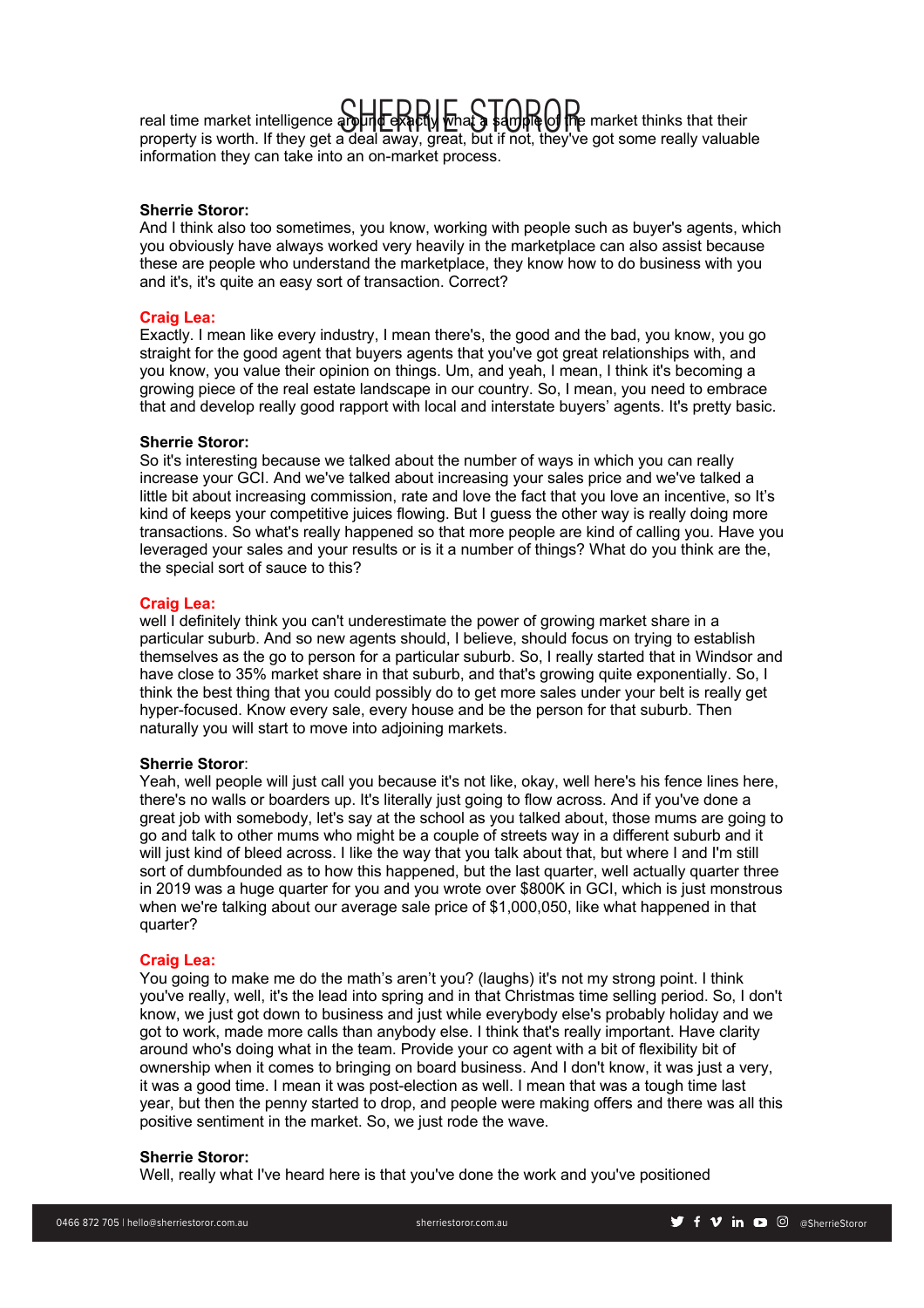everybody really well that when a lot of agents went away in writer, you actually stayed and<br>you actually bettered down and you actually got to work. So basically, you prepared you actually bettered down and you actually got to work. So basically, you prepared everybody for coming to marketplace. You also delegated some of those responsibilities.

And we're going to talk a little bit into your EBU actually shortly. But you know, essentially you weren't able to do everything because a lot of people who might be listening thinking, how on earth did he actually survive that period you know.

#### **Craig Lea:**

I think sometimes to know you need to go through growing pains, you need to actually get to critical mass and be like, okay, we can't actually do anymore to know what that feels like. I think a lot of agents don't really, have never really got to that point or know what it truly feels like to be under immense pressure and have all of these conversations flying around in your head. I think you need to get to that point that almost like breaking point to be like right now we know how to manage that, and we did it. We got there; we can do it again.

# **Sherrie Storor:**

But it is hard because you know, when you are selling a lot of properties, you actually have, you know, all of these sellers and their expectations, in addition to that then you've got your team's expectations, you're really, you're really tired as well, you've got a partner, then also you've got the sales business and you've also got the rentals and so forth too. It can be really, really hard to kind of manage and to pull all that together. And I think this is a challenge that we see in our industry, not often talked about the difficulties of being a selling principal. How have you gone in terms of your personal growth as a business leader and also as a selling principal? How, how did you battle through at that time?

# **Craig Lea:**

I think that it's just not humanly possible for me to do the number of sales that I'm doing and manage my team and also actually manage certain aspects of the business. It's just not possible and there are principals that do it and like hats off to them, I think that's an amazing thing. And there are better managers than I am. But I think it's knowing that you've got or trusting particular people or resources to manage particular things and give those people freedom and ownership over their jobs.

#### **Sherrie Storor:**

and their responsibility. I think that's really hard for a lot of principals and selling agents because let's face it, we're all control freaks, right? So, we all what the control and there are going to be times where if we do relinquish that not everything's going to be quite the way that we would have liked. Mistakes may happen, but it's the only way to really give the grocer that your business can grow, and you can also have the, have the freedom. Was that a hard kind of thing for you to do, to let go of some of those reigns?

#### **Craig Lea:**

Uh, yes and no. I mean, yes because it is such, they're important pieces of the business and fundamentally like I need to know about what's going on. But I mean, again, trusting people to be making good decisions I think is really, really crucial. I can give you an example would be just the everyday management of money in money out. When I decided to not actually get involved in that, I think that was really, really important because that can be a crushing thing. You run businesses for many, many years, Sherrie, so you know that can actually when you think where you're at versus where you are actually at, that can kill your vibe really, really quickly. So I thought, Hmm, alright, I'm not going to actually get involved in that as such as in the operation side of it and I'm just going to really focus on what I need to do and that is keep the, keep the money coming in and I'll just focus on that and I've got trust that the people that are in my business looking after that other aspect have, have got me covered.

# **Sherrie Storor:**

And I think a key component to that is the letting go, knowing that you've actually put the right person into place, but also to having the regular kind of catch up so that you're still overseeing the whole thing, you're just not in the day to day operations of it. So yeah, very powerful. But I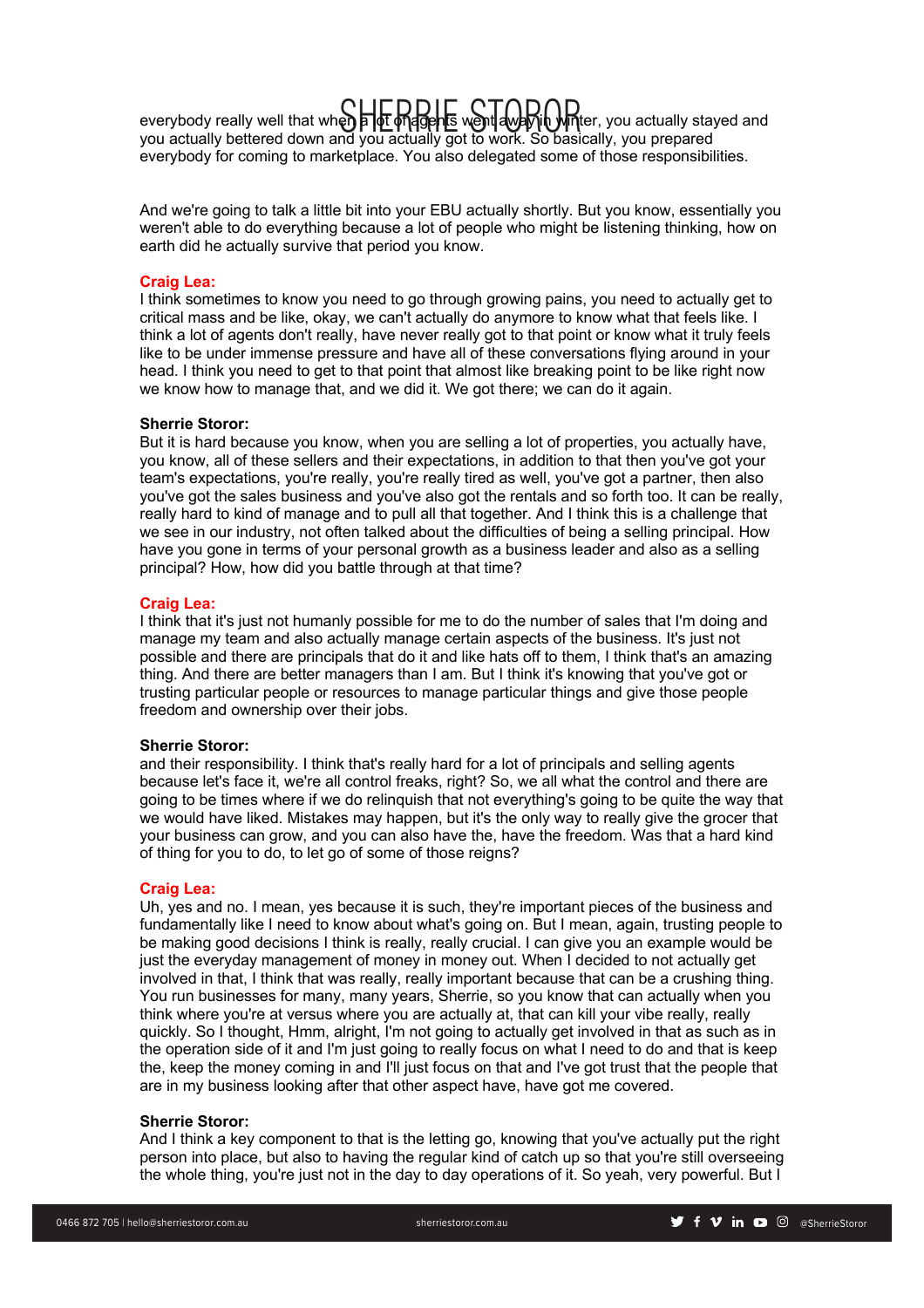$\sup_{\mathbf{f}}$  think too, you know, one of the unique factors that I see on you is the fact that you're able to that if  $\sup_{\mathbf{f}}$  is the fact that you're able to keep, you know, um, teams long term, um, which let's face it in Brisbane is actually quite a difficult thing.

Um, we see quite often, you know, agents' sort of, or co agents even move on after six months, 12 months. But you know, even if we look at your individual EBU, um, which actually before we get into that, why don't you tell us about your EBU. So how many are in your team?

# **Craig Lea:**

At the moment there are three of us in my team and then we do have additional administration support. We do have a virtual assistant as well. So, I mean they're important too, but we have those additional administrators that help to provide support when we get to that critical mass stage where we just need some more support. But three core team members, including myself, myself, my co agent and PA.

# **Sherrie Storor:**

So essentially, we've got you, who's the lead agent and then we've got your PA and then we've got a co agent and then we've got a PA for the PA in terms of the VA.

#### **Craig Lea:**

Yes, correct. It was actually you Sherrie that you gave us that idea a couple of years back when we first started working together, you said why don't you get your PA a VA. I was like okay.

# **Sherrie Storor:**

Cause she's super organised. I mean, she's really quite remarkable. She's been with you for four years now and she's kind of your go to person, but at the end of the day when you're doing this kind of number of transactions, there's only so much that she can do when you're passing down the line all of these non-dollar productive kind of activities, right?

#### **Craig Lea:**

Yes. Absolutely, like that, you can't underestimate, it doesn't matter whether you're doing 20 or 30 transactions or whether you're doing a hundred, how much that, that person is under pressure to be managing all of these various tasks and responsibilities and so many balls up in the air and I think probably to my earlier point in a different conversation is you've got to give them a bit of ownership over their job. Yeah. To actually say to you, not right now or this is, you're not going to get the best from me. Managing the situation like that, then they need to be able to pull you up on your behaviors, bring me back to the most important task at hand.

### **Sherrie Storor:**

Which is actually really hard because I think a lot of agents, they want to be approachable and think that they're approachable. But actually, having somebody who's strong enough to actually come and say I'm drowning at the moment, or hey, this is what's going on and we need to make X amount more sales. You haven't been making the phone calls or what have you. It's kind of hard to find that person. Has that been a journey for you with your team?

# **Craig Lea:**

Definitely. I mean, one thing that my team knows is look, just because we do something this way today doesn't mean we should be doing it that way tomorrow. Always being aware of how could we possibly change and improve what we're doing because that's the only, that's how we've managed to scale the business up to this extent is doing things differently, more efficiently, doing away with legacy tasks, things that last year we thought were a great way of enhancing the business. We realised, Hmm, they're actually not this, it's a waste of a resource and it's not.

#### **Sherrie Storor:**

So, what's a legacy task?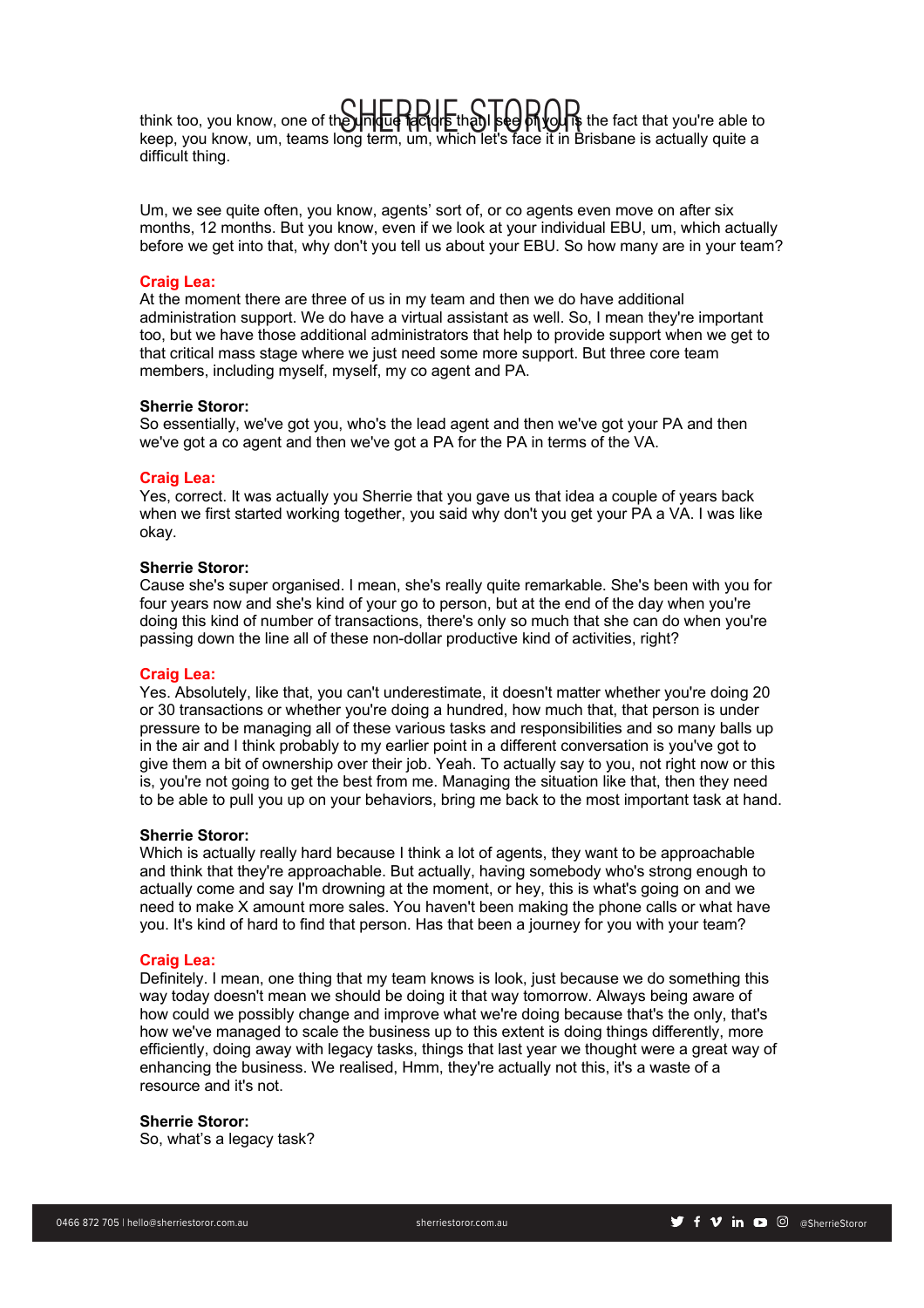# SHERRIE STOROR **Craig Lea:**

I call them legacy items; they are things that I might've learned from another agent along the way. When I thought that they knew better doing some particular tasks that you thought was, was adding value to your business when really, it's just a drain on your resources.

# **Sherrie Storor:**

I love that because I see this quite regularly actually, that's the second thing that you've given me. The first one was the povo pack. Do you know what I'm talking about? So, what I'm talking about with the povo pack was when we did the listing presentation, we were talking about taking in a number of different marketing schedules and Craig actually called one of them the povo pack. I still use that today, but I think you know, that legacy item, I quite often see this with agents who are wanting to level up and what they've done is they've learned the core skills that they needed to do to go from a rookie to being a career agent. But then they really struggle from going from a career agent to a high performing agent because they're still holding on to those activities that got them to where they are now. And it's a matter of dropping that and actually embracing a new level of what needs to happen in the future. I love that Craig legacy items.

#### **Craig Lea:**

Get rid of them!

#### **Sherrie Storor:**

So I think that's quite unique. But coming back to your team, I mean you've now got **Cayle Blaxland** who has been with you for what, three and a half, four years. And you know, he also has had quite a remarkable journey and I love sort of seeing his, his successes, but you know, you really gave him an opportunity and a chance, and you invested in, in him in terms of how, how to do the activities and he's getting ready to go out and be his own agent right now. Correct?

#### **Craig Lea:**

Yeah. I mean, I think it's going to happen at some point in the future, next 6 to 12 months.

#### **Sherrie Storor:**

So, talk us through that, that journey of how this has kind of come to be and you working with him and how also he benefited to your business. So how it worked in a symbiotic relationship, for you both to kind of get benefit from working with each other?

#### **Craig Lea:**

Well I think the first thing that I identified when I first met with them in the interview was I kind of really liked his initiative firstly, like approaching me and saying, hey, I want a job basically. And I thought, well that's, for somebody that didn't have a fear of that. I think that was really, really important. And then we just got along really, really well. Like we've gone through that forming stage over the years and then bit of storming, you know, did we really like each other? like, you're around each other all the time. And so, you're like, and then fundamentally we know we actually really get along well. We're mates and I think that's really, really important because you should be able to pull somebody up who get along with really well and say hey I don't like what you did here or there and I really need you to do a bit more of this and it works both ways. He'll call me out and say, hey, you need to call this person and get this done or you know, we're not going to get a deal together if you don't do your part.

#### **Sherrie Storor:**

How do you feel when he says that to you?

# **Craig Lea:**

Fine, the first time I was like, excuse me [laughs] it's the same, with our PA **Maddie** and we get along really, really well and I think fundamentally we actually just get along, we're friends and I think you can't have a long term working relationship unless there's something in it that you actually liked that person at your core, in your heart, you really feel like I really like this person, I'll do anything for them.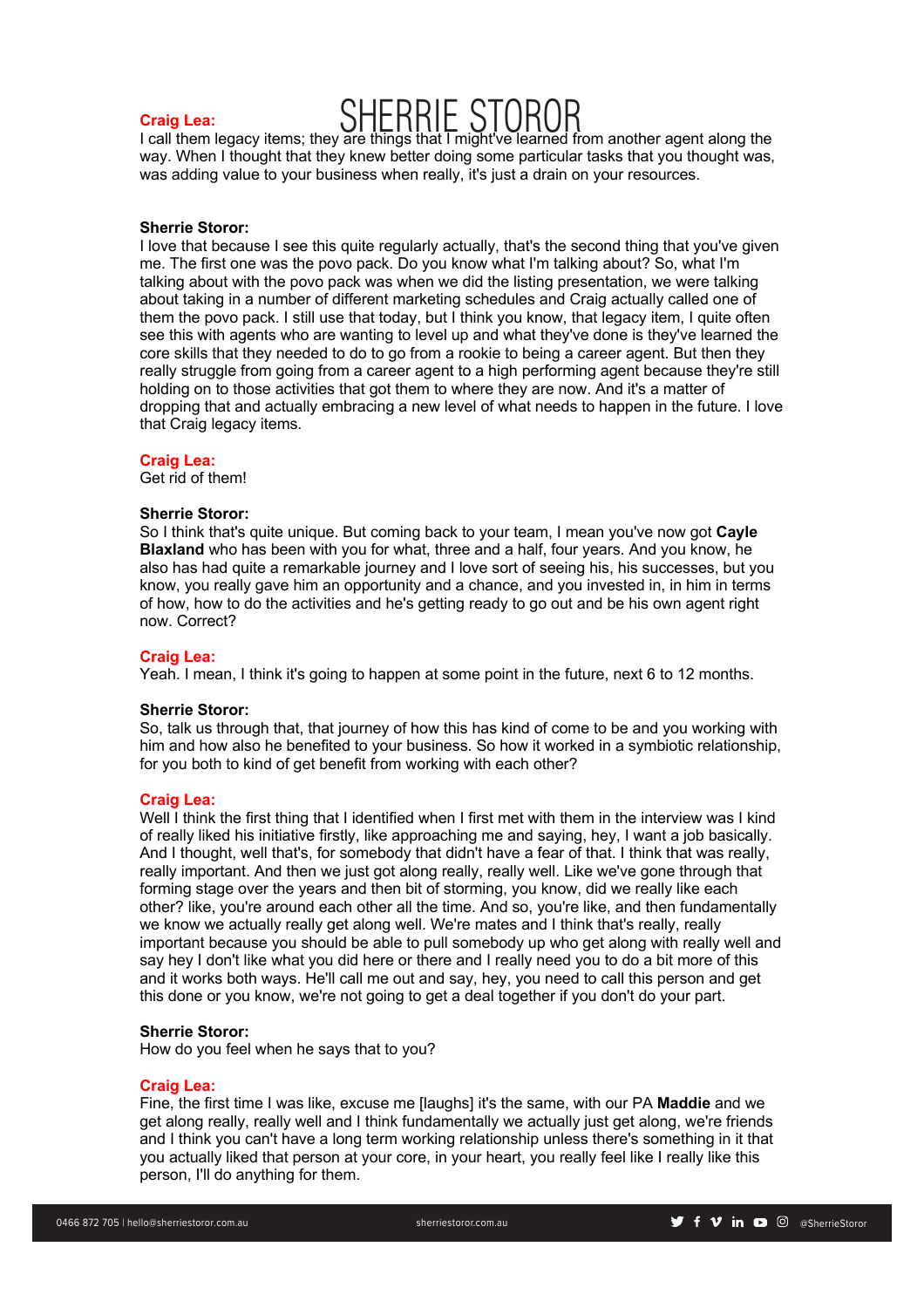# **Sherrie Storor:**

I think that's really important because we do spend so much time at work and you know we do expect a lot from our team and it's, it is really important that we have that foundation sort of

there because realistically we ask them to work big hours. We ask them to do things that are sometimes outside of hours. There needs to be, you know, a level of understanding and thanks and appreciation for that. One of the things I've been talking about a lot with my team recently and I've been seeing this a lot more, is that the support person in the EBU, whether it be a co agent or a PA, typically that the PA is actually just burnt out because they have just been overworked with so much that the lead agent actually needs that they can only hold it for so long. So, I'm talking about these people that are super amazing at their jobs, who may have been doing it for two, three, four, five plus years and until they're absolutely broken. What's interesting about how you've really sustained the growth is that you've seen the value in your team. You believed in them, you like them, but also in order to have growth you've said, okay, well rather than keeping my costs low, I'm actually going to put in other resources to support them, to actually help them grow.

# **Craig Lea:**

But also, I think you've just, it's pretty simple, like you've got to reward them for what they're doing as well, like properly. I hear a lot of people lose their staff and then I, you have the conversation around what they're being paid. And I think, well, of course you're not going to keep somebody if someone's a gun and somebody has got aspirations to be more than what they're doing at that moment, they're not going stick around for peanuts, you need to pay them. You've got to really reward people that are looking after you and representing your business in the right way.

# **Sherrie Storor:**

but also investing in their journey too, which is what you essentially are doing because you want to know, okay, well what is it that you want to achieve outside of life and I'm going to help you kind of get there, so let's, let's work on it together. And I think that's one of the things that makes you so special that I see as, as a leader. So, I think there's a lot of this conversation around GCI, which of course we'd been talking about today too, there is so much more to this conversation and a lot of that is about being profitable. So, GCI, it's wonderful. You obviously get the reward and the recognition as the lead agent, but it's also about being profitable too. I mean, do you break this down, you know, all of your costs in your personal EBU, in addition to the business. Do you really watch those things?

#### **Craig Lea:**

I do, I'm not micromanaging that, the P and L in that respect. But I know when I've been through a time and you've kind of been a little heavy on incentives and you've comped something for a client instead of pushing harder for VPA. Like you've not really done your best to get the best outcome. It's just easy. So, you did, it was just easy so you do it and you reflect on that and think, gosh if you start having that kind of behavior all the time, you will not be profitable. So, I am focused on it, but I'm not obsessive about it. I mean, I'm more obsessive about the smaller numbers, like how many listings we have, how many sales we have, you know, clearance. We talk clearance all day. We sit like this distance from each other and all we do all day is talk clearance and the conversations are flowing, Scott's always telling us to shut up. We kind of focus on different things and that's not because that's not important. It's just for me personally, I don't, I can get obsessive about things so if I don't want to get obsessive about that.

# **Sherrie Storor:**

But I think you're obviously aware of it or else you wouldn't be taking control of it. But I love this concept taking look at the smaller numbers and a lot of agents that I know don't even really have a stock list, number one and don't constantly look at their stock lists, which you know, you need to do weekly or daily at least a minimum of weekly, but you need to be having a look. Okay. You know, do we need to change the marketing? What other things do you suggest that people do when they're looking at their stock list to get the clearance?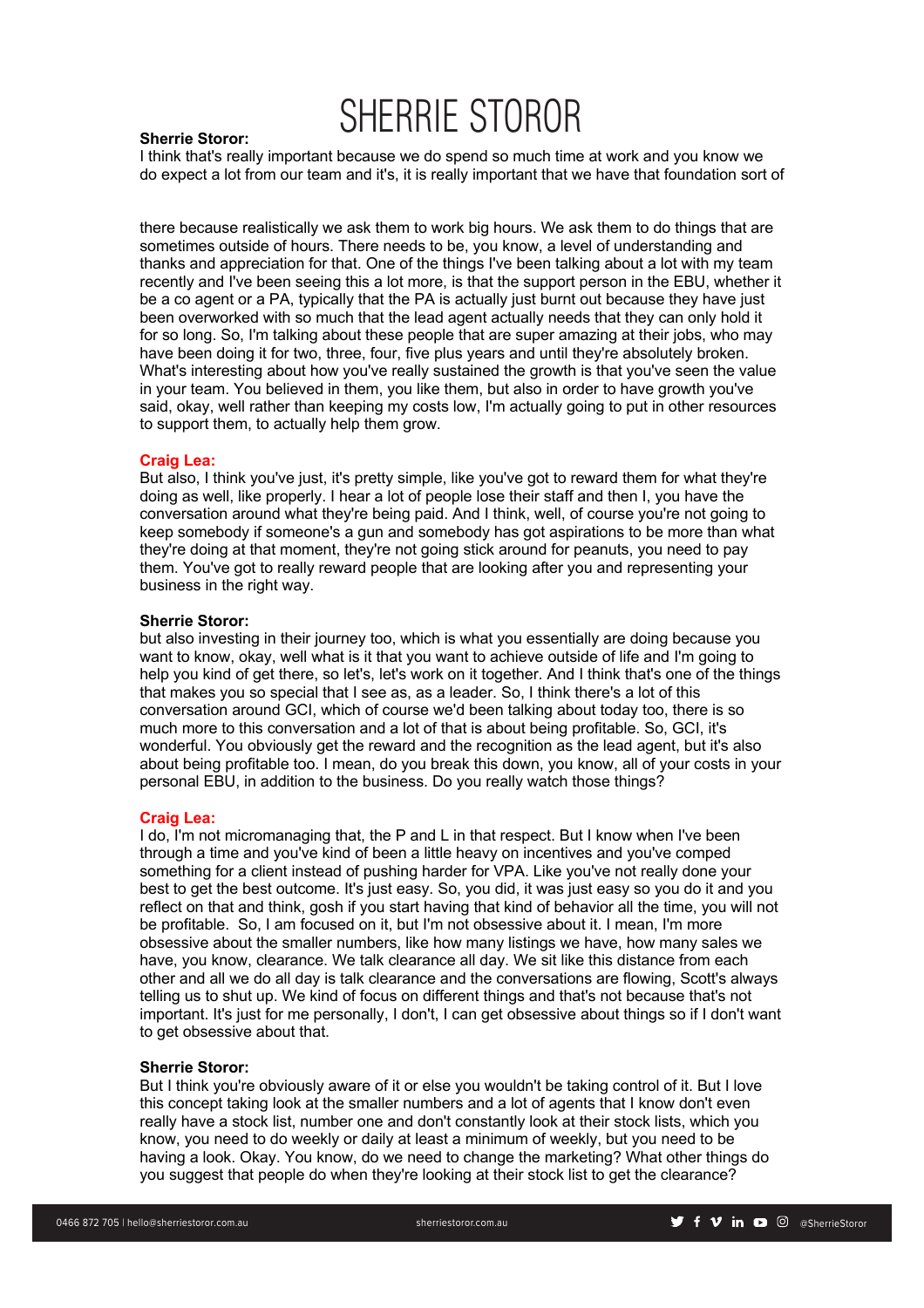# **Craig Lea:**

You really, you need to be looking at it on a daily basis. You need to know when was the last time I spoke with the seller; what do they think I'm doing? And have you actually identified when you'll be talking to them next about a potential price change or looking at some additional marketing options and cause there's only so many things that you can really be doing, so many levers you can pull to get a different outcome. So, we look at it on a daily basis. It's an agenda item in our morning WIP meeting is clearance. And only **Cayle** and I really need to talk about that.

#### **Sherrie Storor:**

That's right, well he's the one who's actually working. So, you can identify, okay, well, which pipeline sellers are coming through this property or have resulted or live in the street? Or who are my hottest buyers that are working on this? You know, do we need to change around the photographs? Do we need to change around the copy? What do we need to do? And it's kind of like a lost art form, but this is the art of selling. Like it is the practicality of it. And this is what our job is. Um, so I love that you, you talk about that. So I think another strategy that we saw in terms of growing your business was, and when we talk about the business here, I'm talking about the agency, was to really use you as a linchpin in the business because number one. that was also going to bankroll the business first and foremost in addition to the rent role. But that was a, that was going to bankroll the business but also to, we were going to then, you know, see it as an opportunity to build your profile in the marketplace, but also then to be able to recruit other agents into your business because they would then see, okay, well look, you actually know what you're doing. You're an amazing real estate strategist. You've been able to go from X amount of GCI to, to X amount of GCI, which in this case has been \$950K - \$1.2Mil within the space of 12 months is nothing short of remarkable. Now, how has this strategy paid off?

# **Craig Lea:**

Immensely because I think its as other business owners out there would appreciate that. You need to make business decisions for where you're at that moment in time. What's going, what's going to help you survive. We changed it immensely. You know, we had the, the office full of agents and they probably weren't the right agents. We didn't really have a great synergy and we had this changing of the guard in our office and I was pretty much left with myself and a few other loyal people in our office. Now I really just focused on ok, I'm going to be the best-selling principal I can possibly be. And that transformed our bottom line immensely. I mean, you're not taking a small percentage of the sales agents' commissions. You're taking know 90 - 92% of that into the bottom lines. Of course things changed and that then enabled me to determine, well, what can I actually offer my sales agents as far as, you know, my energy, my time, my experiences, our resources so that they know what they're getting when they come into our office now. And they're either happy with that or they're not. And if they're not, they're probably not going to join us. If they are, they join us and they're happy and it's a match. And so, if we've got some really, really great agents in our office all experienced and they're wonderful in their own right. So it's a really good time in our business I think, because we've never had a better culture.

#### **Sherrie Storor:**

Yeah. Well, I know, I'm so incredibly proud. I love sort of watching all of that. And I know this year you've just recruited two really big heavy hitters and very well known in the industry and of course, you know who we're talking about here.

#### **Craig Lea:**

Who? (laughs). We have, we've actually just had **Anne Fiddler** and **Julie Ford** join us and we're really pumped because they're both just amazing human beings and they fit in perfectly already.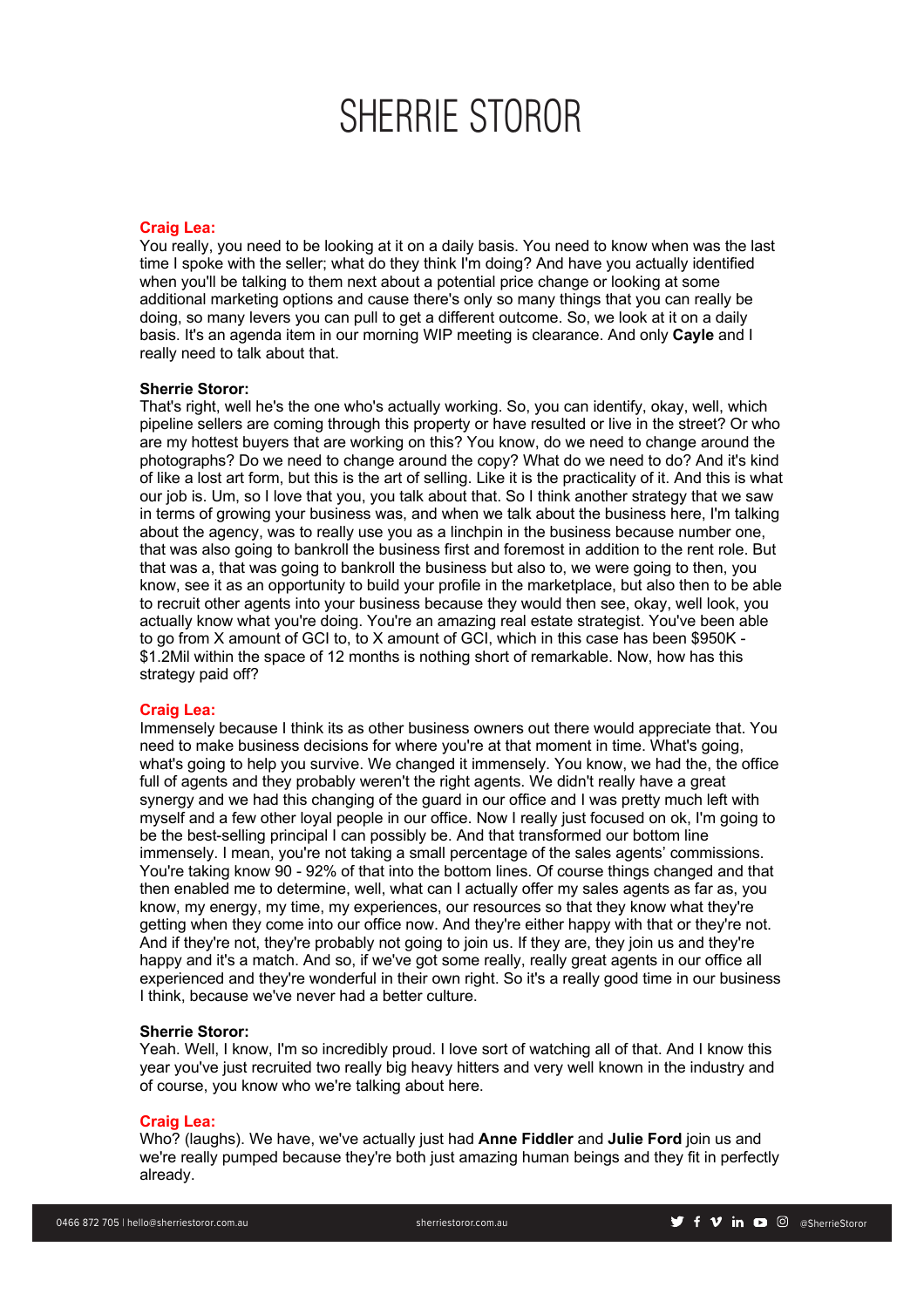

# **Sherrie Storor:**

Yeah. Good people. And I think that's really the essence of what we're hearing here is that if you want to work with them in the office, there needs to be a match in terms of personality

and they need to know that you're a good person and vice versa. And you know, the wrong people who weren't necessarily there maybe they just weren't a match at that particular point in time. So, I think that's really powerful but also by you investing in your own EBU that also changed your personal income rather dramatically to didn't it? I mean writing 800K in one quarter. I mean that is literally life changing.

# **Craig Lea:**

Yes, it is, I mean it's funny Sherrie, because I don't feel like I see the benefits, like from a dollars and cents point of view in my bank account? I definitely sense a change just in the way we are as people in our life. It's enabled us to chip away at our mortgage and buy the farm and things that are important to us that are tangible, but I don't sort of see dollars in my account at all.

# **Sherrie Storor:**

But I think it's quite interesting because you are a big investor, like you love property and you know, you don't just necessarily buy in Queensland like you, I'm sorry in Brisbane, but you actually do buy in various different areas.

# **Craig Lea:**

Places that we're passionate about. The towns that we like, like rural Queensland and rural New South Wales are places that we've visited and thought this is a beautiful town, like Tenterfield I'm obsessed with and so we've bought a couple of properties there and they're just a lot of maintenance with these types of things, but they are properties that we are passionate about. So, I mean that's where we're at. Is the right decision? I don't know, it makes us happy and that's what matters.

#### **Sherrie Storor:**

And you know, I love seeing these, these photos and the little movies and so forth on the farm because you've got 40 acres just outside of Gympie and what's it called? Greens Creek, right? And you've got a four-Wheeler and you've just renovated it and you will have it in time for Christmas, right?

# **Craig Lea:**

That's right. 10 people in a three bed, one bath is quite reasonable.

# **Sherrie Storor:**

But you know, I think that this, you are clearly property people and it's not always just about being in the capital cities and sometimes just having that place that you can go and get away from. So yes, you may not have seen the dollars and cents in the bank, but it's given you this different lifestyle that you can escape to. So, you can have your city base where it's all on and then you're all off and you're basically on your four-wheeler with the dogs and cat, having a great time. I mean, what else do you see is, is your best life moving, moving forward? What else are you sort of aiming towards?

# **Craig Lea:**

Well, I feel like having good quality agents in the office and having my team geared up and experienced will enable me to have more time away from the office. So, whether it's, you know, on the farm or you know, an overseas holiday, I'm really just looking forward to possibly still doing great numbers but not working so much. That'd be really nice. I actually feel like I don't work as much as I used to when I was doing \$950K today when, you know, we're on track to doing north of 2 million.

# **Sherrie Storor:**

So I think that's really quite impressive to hear because a lot of people think, well, is this ever